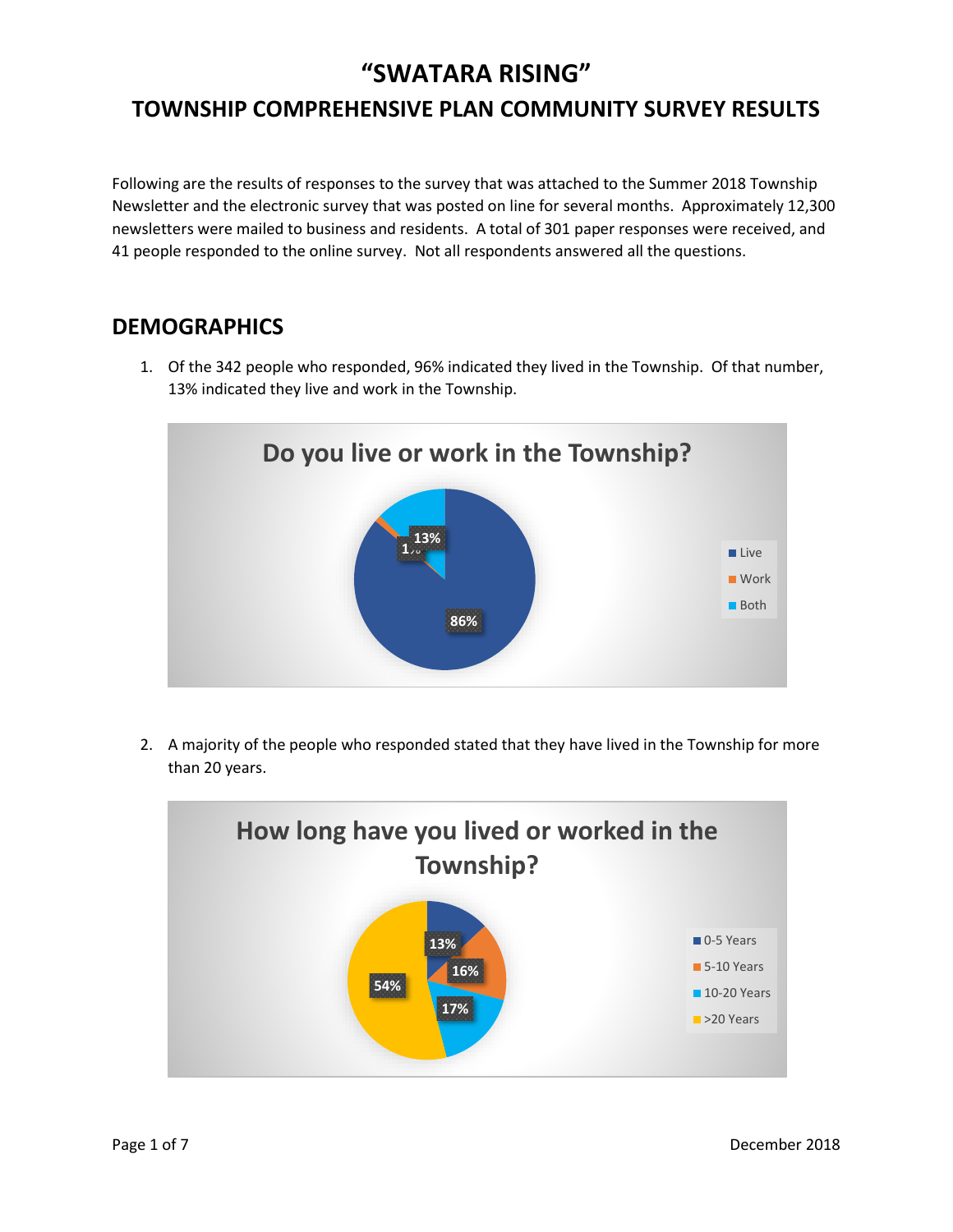3. Survey respondents represented the four primary geographic quadrants of the Township.



4. A small percentage of respondents stated they owned or operated a business in the Township.



5. Very few of the respondents reported they owned a commercial property in the Township.

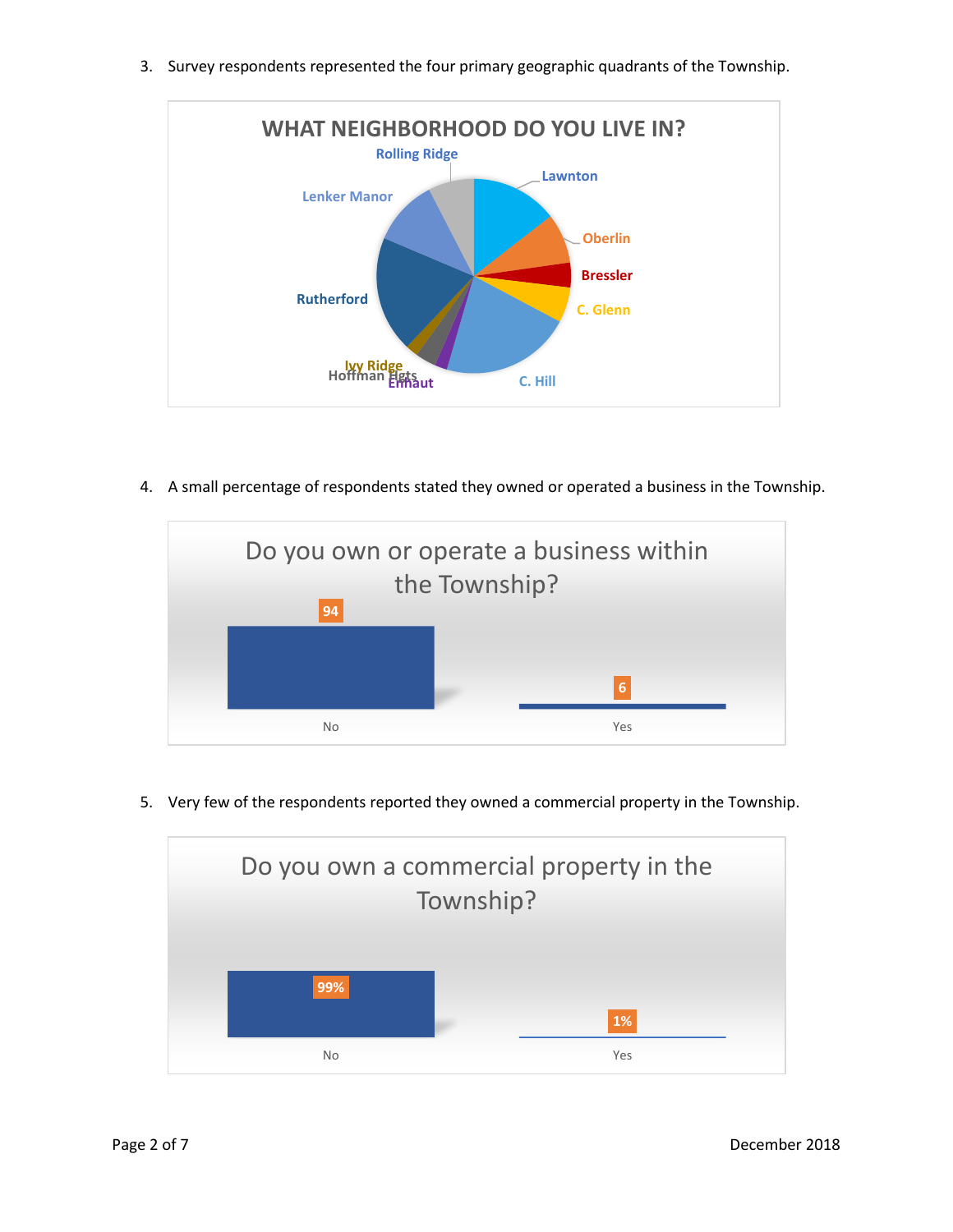6. About half of the respondents reported they were over the age of 60.



7. Slightly more females responded to the survey than males.



8. Almost half of the respondents reported two people live in their household.

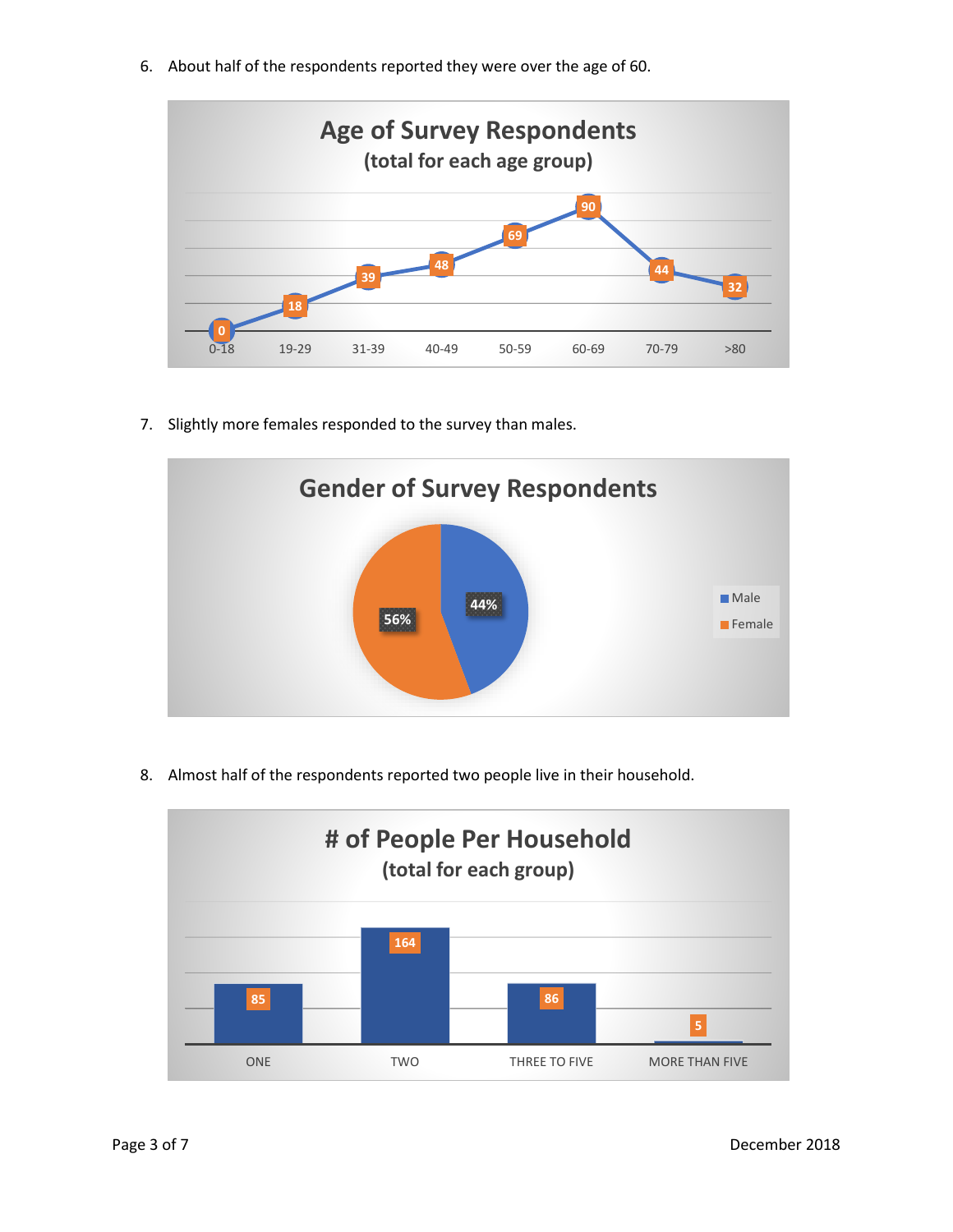9. Most of the respondents stated that they owned the dwelling unit they are living in.



### **OPINIONS**

10. Select up to five best features of the Township: (other responses not shown) Many of the respondents felt that Public Services (building codes, sewer, trash & recycling collection) and Fire & Police Services are some of the best features of the Township.

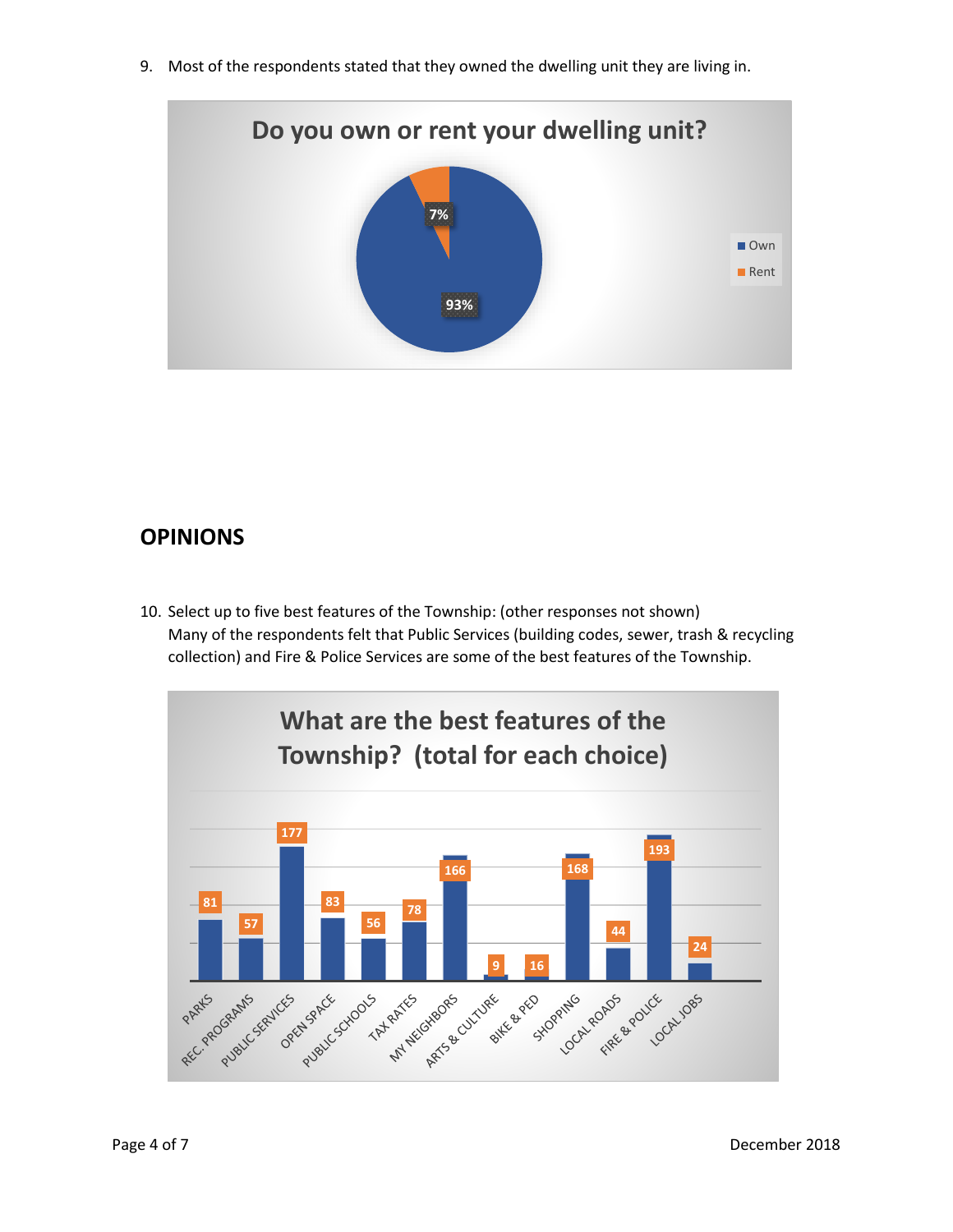11. What are the biggest issues facing the Township? (other responses not shown)

 Of those that responded to this question, 142 people felt that Unsafe or Congested Roadways is the biggest issue and 115 felt that Residential Property Maintenance is a big issue.



12. Identify up to five areas where you feel the Township should focus its resources with local tax dollars: (other responses not shown)

The most popular response to this question was Improving Traffic Signals at Intersections. Improving Local Roadway Maintenance was the second most common response, and Improving Neighborhood Character (sidewalks, street lights, signage, street trees, etc.) was the third.

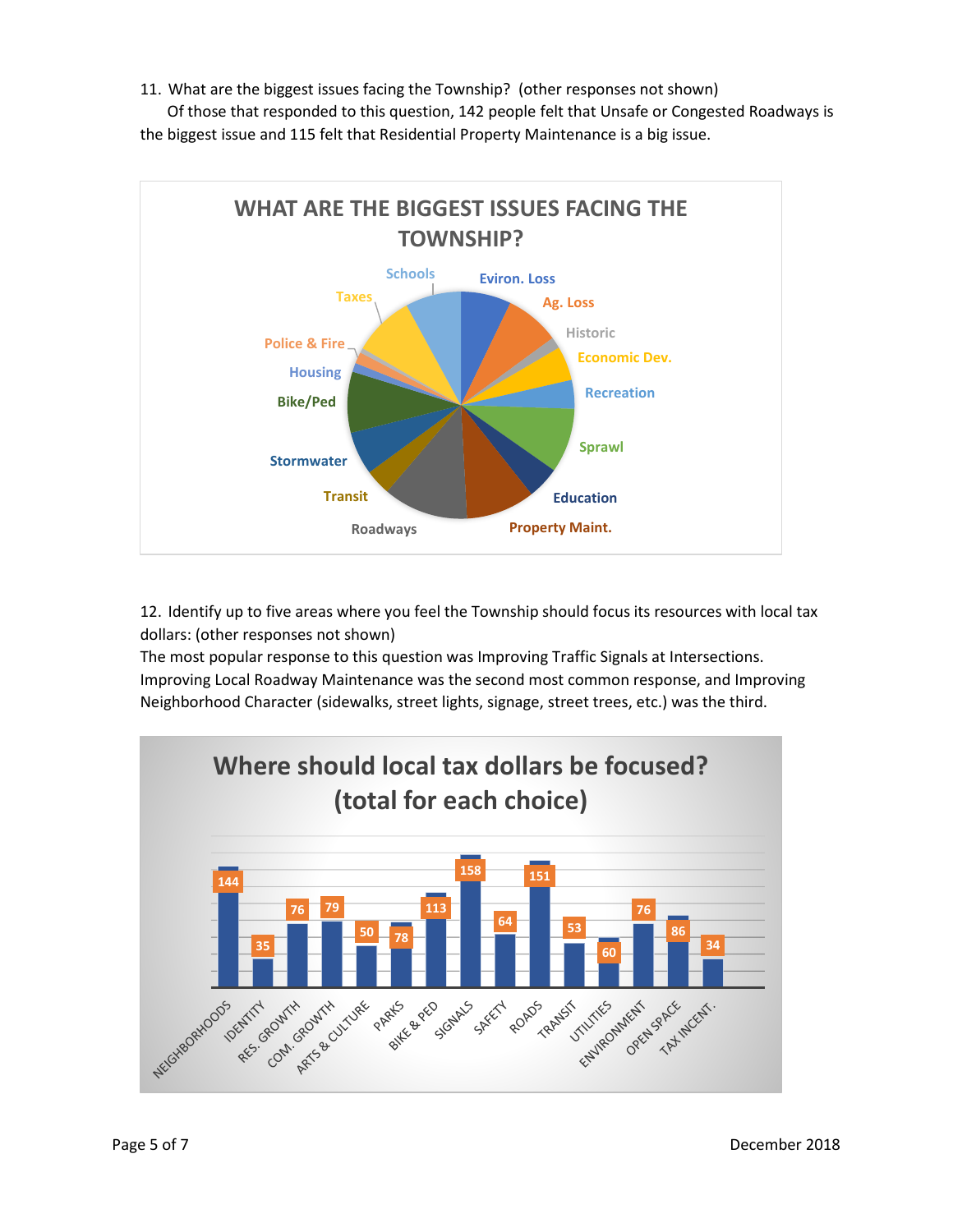13. Identify up to five positive trends you have recently experienced in the Township: (other responses not shown)

Over 100 of the respondents indicated they felt that Safety and Reduced Crime was a positive trend in the Township.



14. Identify up to five negative trends that you have experienced in the Township: (other responses not shown)

A large number of respondents reported that Increasing Road Congestion was a negative trend. Some identified local roads where they thought there were problems. The intersection of Route 322 – Chambers Hill Road was the one spot most frequently mentioned. The Loss of Farmers and Farmland was also reported by many to be a negative trend.